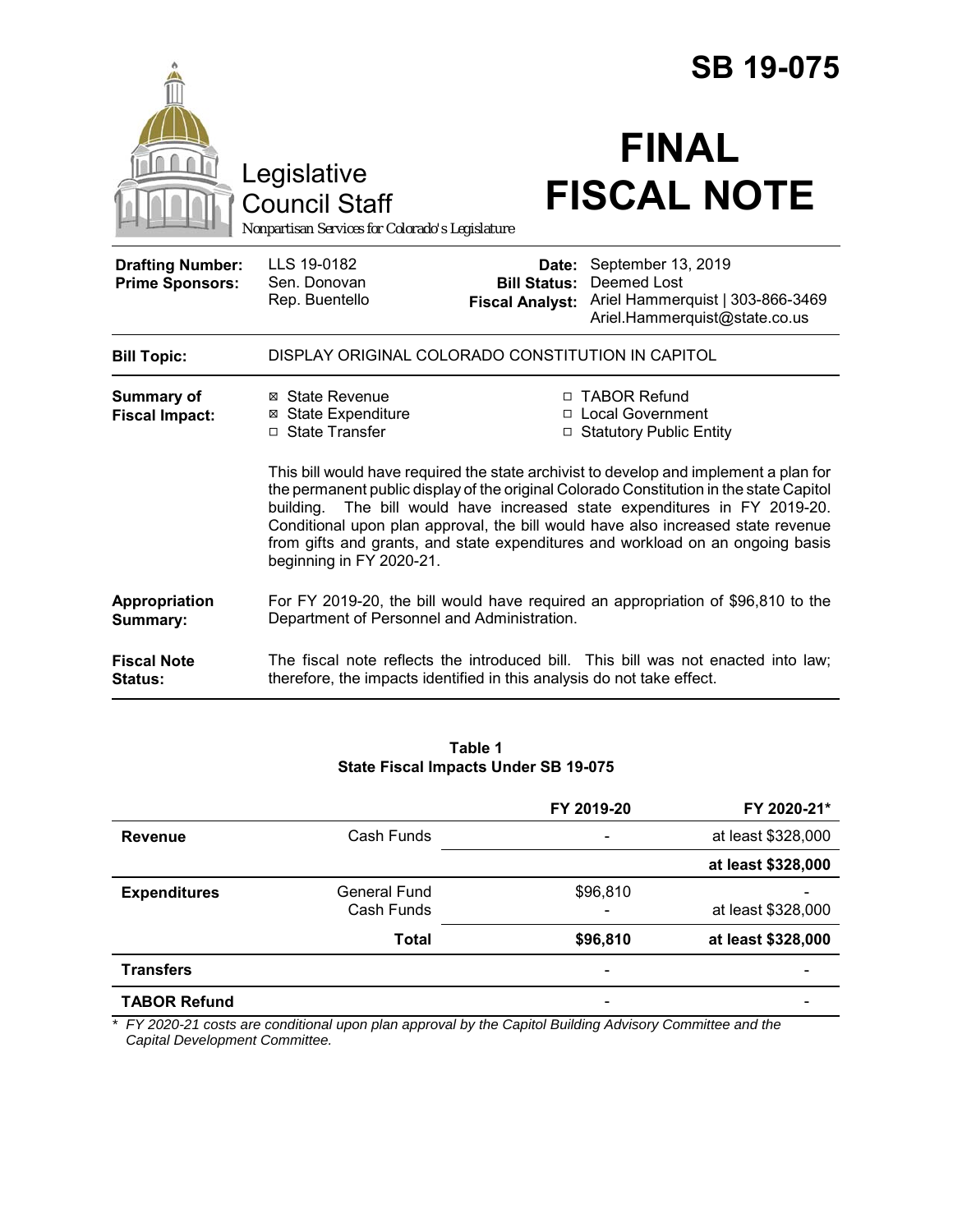September 13, 2019

## **Summary of Legislation**

This bill requires the Colorado State Archives in the Department of Personnel and Administration (DPA) to develop and implement a plan to provide a permanent public display of the original Colorado Constitution in the State Capitol building by January 1, 2020. The plan must be approved by the Capitol Building Advisory Committee and the Capital Development Committee. The DPA must provide for the construction and maintenance of the display and remains the legal custodian responsible for protecting and preserving the constitution. The DPA may accept and spend gifts or grants in addition to any state appropriations for the display.

## **Background and Assumptions**

The Colorado Constitution is a 40-page manuscript written on machine-made ledger paper and bound with a 12-page document that includes the minutes of the State Constitutional Convention. The Colorado State Archives in the DPA is the legal custodian of the document. The constitution is currently on loan through December 2022, and available for public viewing, at the History Colorado Center in Denver. The room in which the constitution is currently on display has temperature and climate controls, protective lighting, additional security, and requires museum archivists to periodically turn the pages to ensure the continued preservation of the document.

To assist in the continued preservation of the document, the constitution display case would require, at minimum, ultraviolet light protection, a temperature control system, and a humidity control system. The location of the display would also require special lighting. To ensure the safety of the constitution, the display requires a security lock and alarm, the installation of additional security cameras, and other potential security measures.

The precise costs to display the constitution are unknown until a plan has been developed by the DPA. The estimates included in the fiscal note are based in part on the costs to display the Ohio Constitution in their Capitol building.

#### **State Revenue**

Conditional upon plan approval, the bill is expected to increase state revenue from gifts and grants by at least \$328,000 by FY 2020-21. DPA requires authority to set up a new cash fund to receive these funds; see Technical Note. While no source of gifts or grants has been identified at the time of this writing, the amount received is expected to be adequate to cover installation costs. Gifts and grants are exempt from TABOR.

## **State Expenditures**

This bill increases state General Fund expenditures in the Department of Personnel and Administration by \$96,810 in FY 2019-20. Conditional upon plan approval, it will increase state cash fund expenditures of gifts or grants by at least \$328,000 in FY 2020-21 and workload in the Department of Public Safety on an ongoing basis. These impacts are shown in Table 2 and discussed below.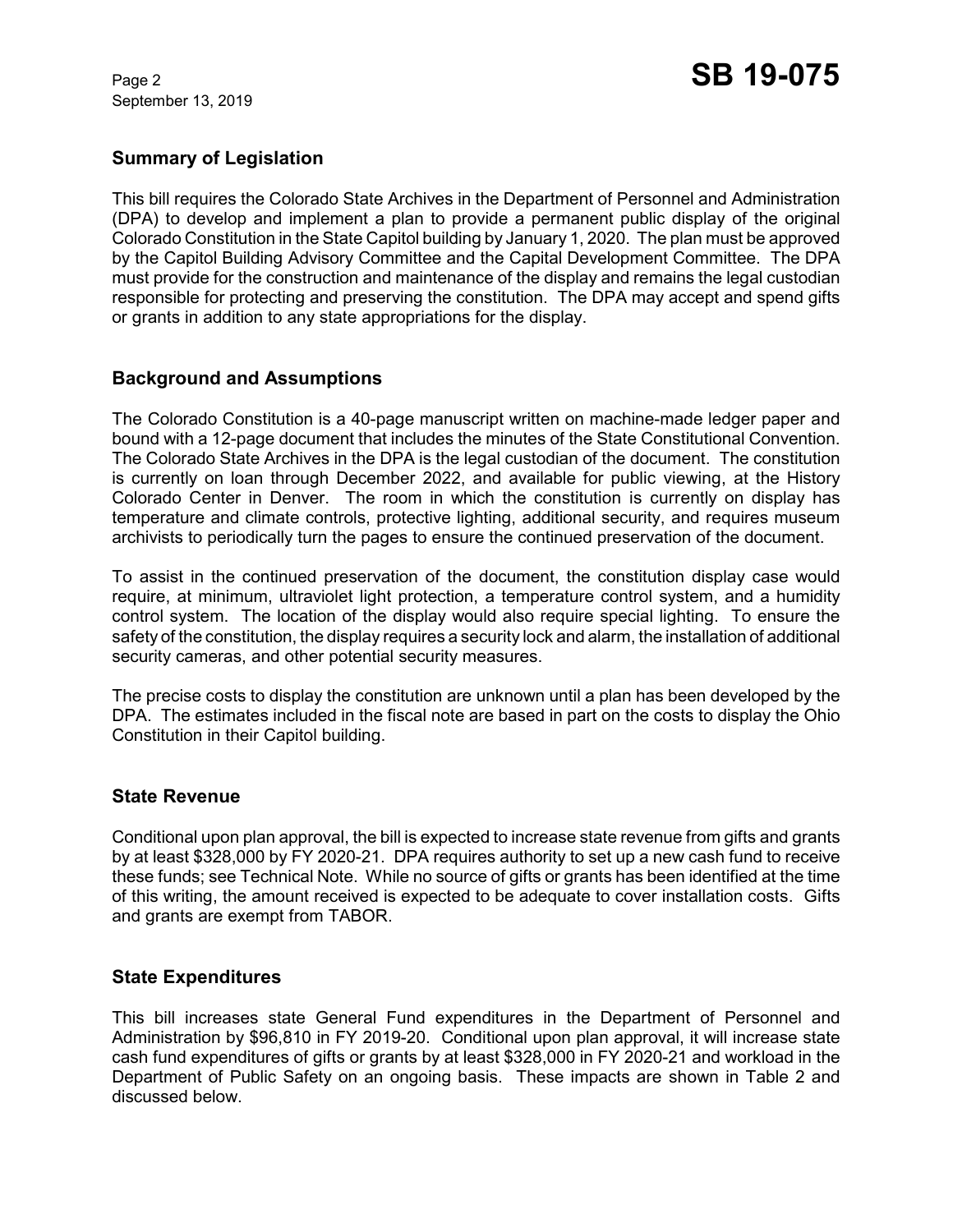**Table 2 Expenditures Under SB 19-075**

|                                                   | FY 2019-20 | FY 2020-21*            |
|---------------------------------------------------|------------|------------------------|
| <b>Department of Personnel and Administration</b> |            |                        |
| Plan Research, Preparation, and Coordination      | \$53,805   |                        |
| <b>Preliminary Concept Design</b>                 | \$43,005   |                        |
| Appraisal of Colorado Constitution                |            | \$5,000                |
| Project Design                                    |            | \$20,000 to \$60,700   |
| Engineering of and Fabrication of Display         |            | \$223,200 to \$323,200 |
| Display Installation                              |            | \$38,000 to \$57,500   |
| <b>Ancillary Display Needs</b>                    |            | \$13,750 to \$37,000   |
| Display Maintenance                               |            | \$28,120 to \$44,140   |
| <b>Total Cost</b>                                 | \$96,810   | \$328,000 to \$518,000 |

\* FY 2020-21 costs are conditional upon plan approval by the Capitol Building Advisory Committee and the Capital *Development Committee.*

**Department of Personnel and Administration**. To establish a plan for the permanent display of the constitution, the DPA requires \$96,810 in FY 2019-20. The DPA will hire a conservator consultant and a project engineer to determine an optimal display environment for the constitution.

Conditional upon plan approval, costs to display the constitution are expected to range from \$328,000 to \$518,000; it is assumed these bill be paid with gifts or grants. If the DPA receives approval from the Capitol Building Advisory Committee and the Capital Development Committee to move forward with implementation of the display and gifts or grants have not been realized, the costs of the display project will be addressed through the annual budget process. The high-end of the cost estimate range represents the preliminary cost to install the Ohio Constitution Exhibit. Engineering and fabrication of the display case will be the largest cost component and is estimated to cost between \$223,200 and \$323,200. Other costs are for design, installation, and maintenance.

**Department of Public Safety**. The Colorado State Patrol in the Department of Public Safety manages state Capitol security and will be required to include security of the constitution as part of its workload and training. The fiscal note assumes that this workload will be handled by existing security detail at the Capitol and therefore no change in appropriations is required for this agency.

## **Technical Note**

The DPA will require a cash fund to be set up to receive and expend funding related to the project.

## **Effective Date**

The bill is deemed lost since the Senate laid the bill over until July 1, 2019, during second reading on April 24, 2019.